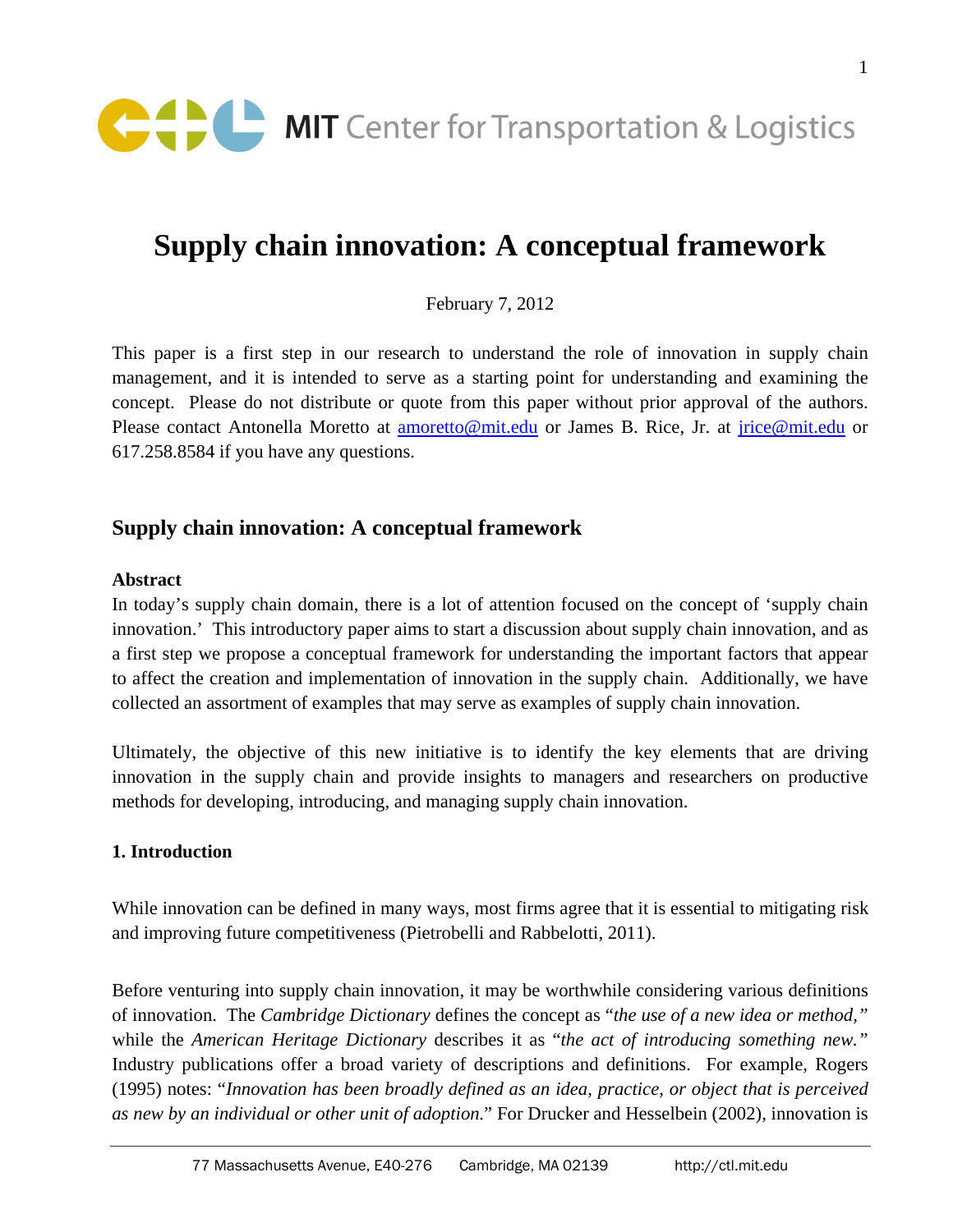"*change that creates a new dimension of performance,*" while Baregheh et al. (2009) maintain it is "*the multi-stage process whereby organizations transform ideas into improved products, services or processes, in order to advance, compete, and differentiate themselves successfully in their marketplace.*" These are useful references for defining supply chain innovation although there is some debate about what constitutes 'supply chain innovation.'

Innovation can be considered along several different dimensions, two factors being the speed and locus of the innovation. Regarding speed, some innovations occur gradually over time, in contrast with other examples where both the rate of adoption and the impact are rapid. Whether gradual as well as rapid changes constitute innovation is open to argument; some have suggested that only radical and industry-disrupting changes should be considered as innovations, while others suggest that any change in the business operation falls within the definition of an innovation. Christensen (1997) added useful distinction to this discussion by proposing that innovation is driven by technologies that could be considered 'sustaining' or 'disruptive' technologies. One can consider using this framework for describing sustaining supply chain innovations as those that occur gradually over time, in comparison with disruptive supply chain innovations that occur rapidly. This may be a useful application of Christensen's seminal work.

The locus or environment of the innovation has been another factor or dimension. Innovation can occur in products, processes, technologies, organizations and in supply chains (Ulusoy, 2003). The majority of literature and study seems to relate to product innovation or changes in business structure driven by technological innovations. It is fair to say that while supply chain innovation is in demand and the subject of some discussion, the literature is not rich with useful and informed contributions.

# Innovation in the Supply Chain

Supply chain innovation is emerging as a critical area for many companies. One research study conducted by Flint (2007) maintains that competing in process and supply chain is more sustainable than in products. This is due to the fact that resources allocated in supply chain generate more cost savings and have stronger impact in the long term, as opposed to the relatively high volatility of new product introductions. This viewpoint is also consistent with the definition of supply chain innovation of Bello et al. (2004), who assert that "*supply chain innovations combine developments in information and related technologies with new logistic and marketing procedures to improve operational efficiency and enhance service effectiveness.*" Over the past 20 years, the concept of innovation at the process level has been studied through diverse lenses and has taken on different names—such as change management (Voropajev, 1998), business process reengineering (Hammer, 1990), continuous improvement (Upton, 1996), and Kaizen (Imai, 1986). This demonstrates the relevance as well as the broad interpretations surrounding these topics.

But there seem to be additional elements that make it difficult to define supply chain innovation. Examining a number of potential innovations in the supply chain, it seems that there are several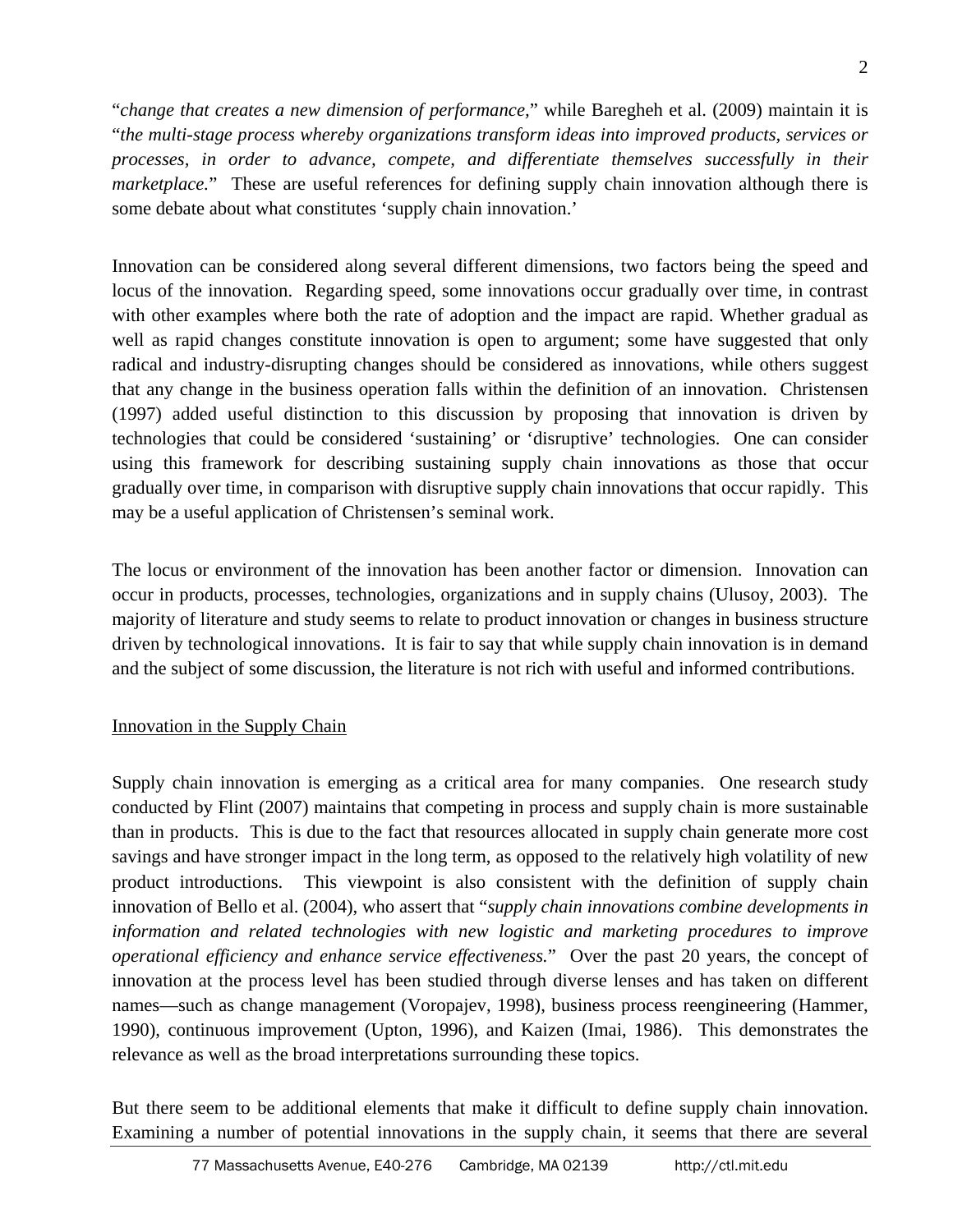instances that may qualify as critical innovations, which raises the question: where is the real innovation? Does it occur when the base technology is developed? Or is it when it is functionally applied to a new application that then changes the economics of the application? Perhaps it is when the practitioner is able to adopt the innovation and bring it to full-scale use. Does it matter if the innovation occurs upstream in the supply chain, perhaps created by suppliers rather than the company itself? RFID technology is often referred to as a supply chain innovation, but was it the invention of the base technology in the 1940s, the development of the first passive radio transponder in 1973, the first RFID patent in 1983, the dramatic reductions in cost or the application of the technology to tracking and tracing that serves as the core innovation? One can argue that each of these developments is an important and necessary innovation. For the interests of practitioners who are seeking innovations that can be applied to the supply chain, we believe it may make more sense to focus on the latter stage innovation aspects that affect supply chains – the application and scaling of the innovation – that ultimately results in impact, not just potential.

To make matters more complex, should one consider the adoption of known technology in proven ways as an innovation if it is new to the organization? For example, if a company elected to adopt cross-docking and found this improved their operations, should that be considered a supply chain innovation? Our intuition is to not consider that as a supply chain innovation; it surely is a change in management practice and process but not genuinely an innovation in the supply chain. We believe that a supply chain innovation would involve the adoption of **new** processes and technologies that result in change, not just processes and technologies that are commonly used in industry but 'new' to the organization.

Several examples of supply chain innovation inside major companies serve as useful illustrations. Caterpillar (CAT), for instance, differentiated its business on service parts availability, promising access to global parts that far exceeded its competitors. By creating an integrated network that permitted them to deliver spare parts anywhere on earth within 48 hours – none other had created such a network – CAT created a competitive advantage that was linked to the reduction of customers' equipment downtime. The core innovation for FedEx was the development of a huband-spoke system that enabled a new service offering that promised and delivered speed and reliability for package delivery. This development served an untapped market for rapid delivery, and arguably created more demand for the services as they became more affordable and reliable, adding value to customers with logistics—low-cost overnight delivery. Dell's make-to-order, customerdirect supply chain approach has had a disruptive impact on the PC industry by offering state-of-art products at lower costs with a dependable yet relatively high service level. Saturn (automotive OEM) elected to achieve preferred supplier status by offering excellent service levels achieved through the efficient management of its after-sales process. Apple, Ikea, Wal-Mart, Carrefour, Zara, HP, Benetton, and Amazon are just a few examples of companies that have used supply chain innovations to disrupt their industry and serve as an anchor for improved business performance. Despite all these success stories, however, a clear assessment of the core driving factors behind supply chain innovation has yet to be conducted.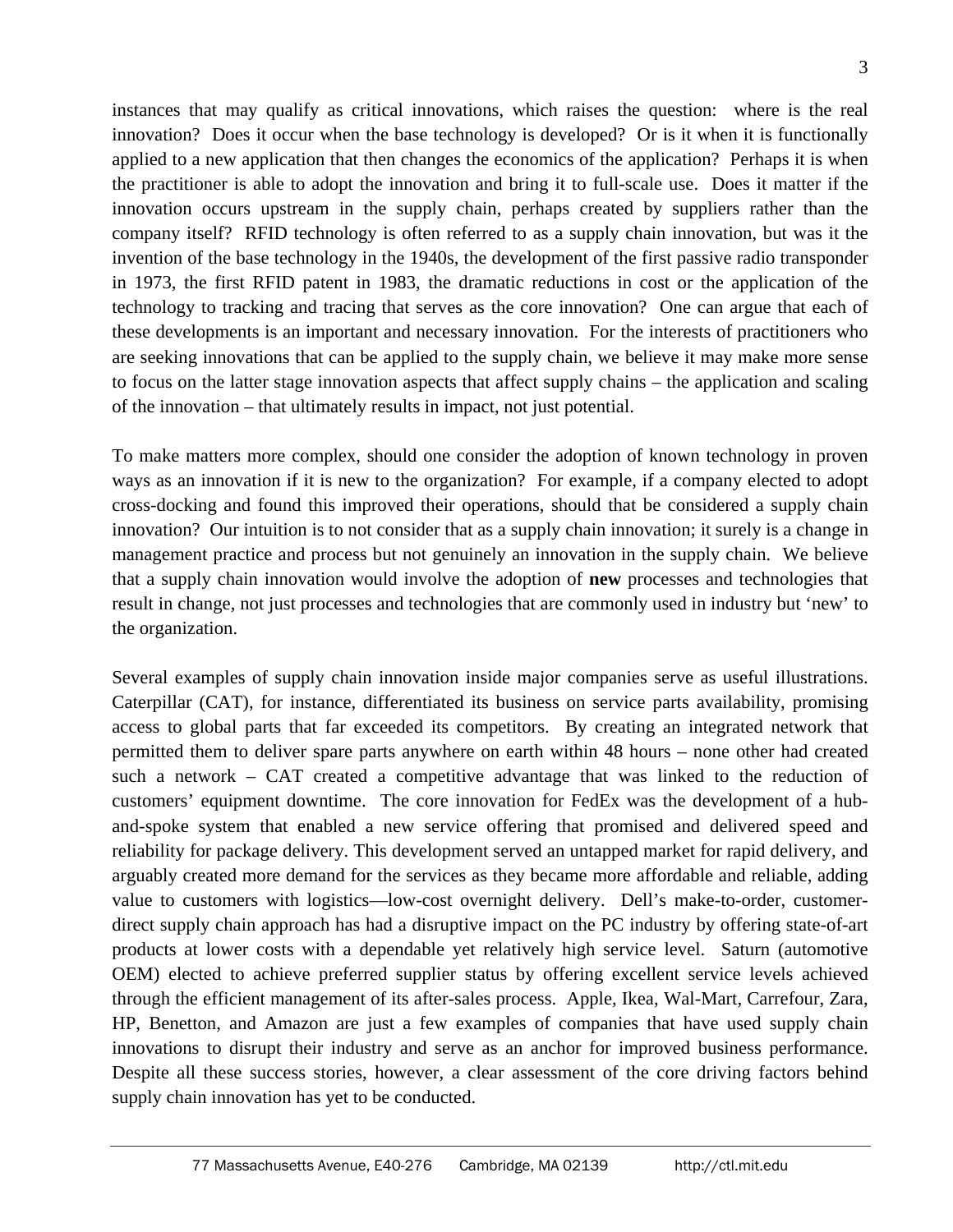### **2. Purpose of this research initiative**

As noted above, this paper is the first step in our research to understand the role of innovation in supply chain management. The academic approach we have taken allowed us to undertake a thorough literature review and to explore definitions of the concepts involved. In the second stage of the research we will solicit input from practitioners to create a more detailed map of supply chain innovation, and seek to get to better understand the core elements that enable supply chain innovation.

Our analysis to date has helped to identify some preliminary research questions that need to be addressed. First, our initial effort aims to understand how supply chain innovations are created. It examines the systematic ways in which companies can identify and manage potential supply chain innovations. To that end, we pose the first research question:

*How can companies systematically pursue supply chain innovation?* 

Second, our study intends to examine and learn from previous innovations in order to identify potential key factors and possible best practices that may be used more broadly in industry. For this purpose, we pose the second research question:

*What are the key success factors and core components of supply chain innovations? Is there a conceptual framework that provides theoretical as well as practical insights?* 

Finally, several researchers point out that the critical phase of innovation is not in the "creation of ideas" but rather in the implementation of the innovation in practice. To address this issue, we pose the third research question:

*How can managers implement supply chain innovation inside their companies to create impact?* 

### **3. Conceptual framework**

As a starting point to consider these research questions, we developed a conceptual framework to catalogue, compare, and prepare an initial taxonomy of supply chain innovation. This could be a useful tool to compare and contrast different innovations as well as segment the various drivers, barriers, and critical elements to consider in pursuing supply chain innovation. Moreover, a preliminary list of supply chain innovations has been drawn up to describe what supply chain innovation has meant in the past.

Figure 1 illustrates the conceptual framework.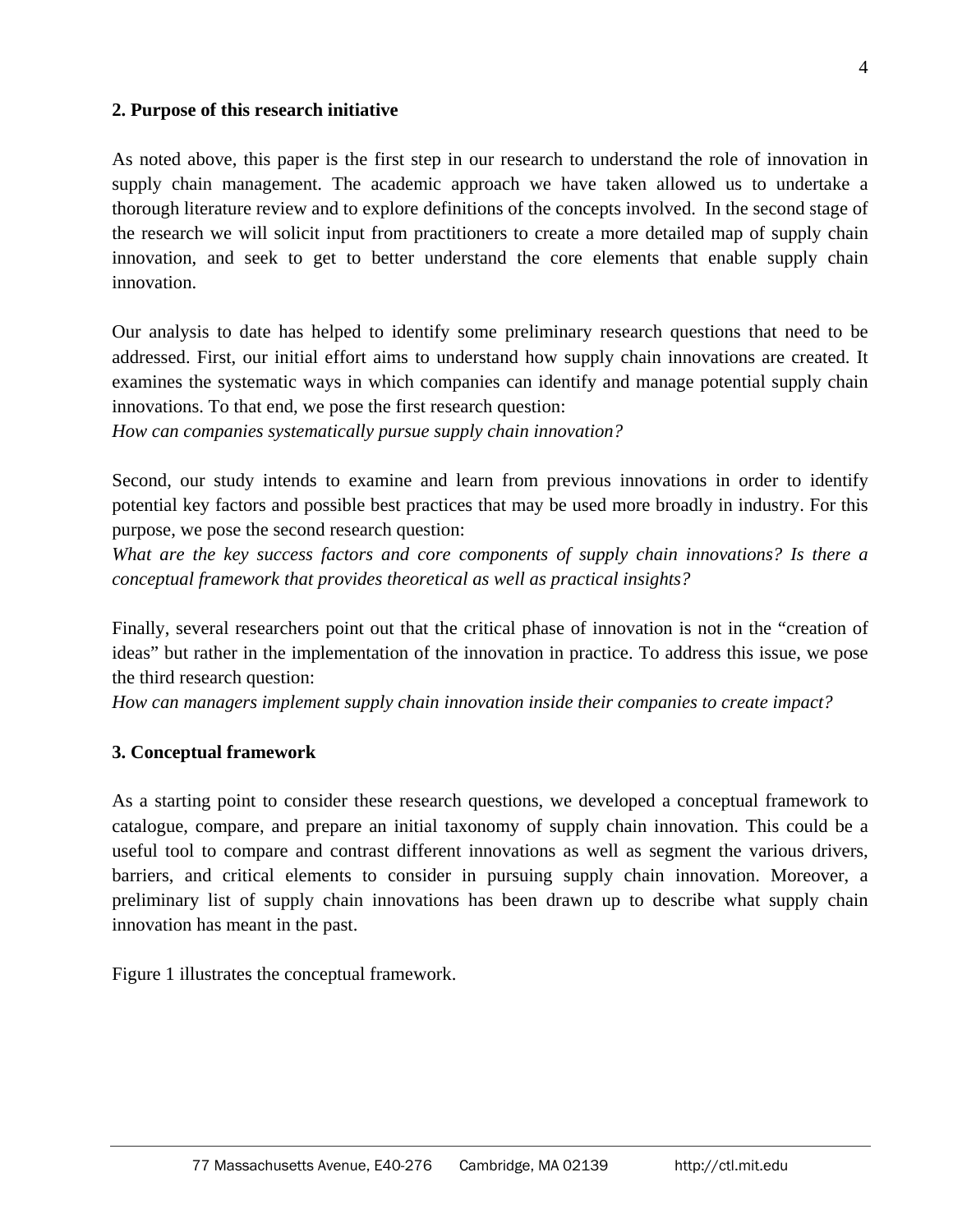

**FIGURE 1: THE CONCEPTUAL FRAMEWORK** 

# *3.1. Key elements of the conceptual framework*

The conceptual framework includes six key elements.

The drivers of supply chain innovation are the factors that motivate and in some cases force companies toward adopting innovations in the supply chain. The main **drivers** identified comprise three groups:

- **Market domain** the globalization of markets. This implies competition that is no longer limited to local or regional environments, but instead takes place in global markets with global competitors (Roy and Sivakumar, 2010). Furthermore, this includes market uncertainty—those unpredictable changes in customer requirements, technological development, and the behavior of competitors (Li and Atuahene-Gima, 2002)—and is evidenced in the significant uncertainty following the 2008 financial crisis. It also includes sustainability, which is requiring many companies to reshape their supply chain to comply with emerging regulations and to stay in step with environmental, social, and economic progress (Zhu et al., 2011).
- **Business domain** the product variety of the company. It serves as a proxy for the level of complexity—and for a crisis related to business policies rather than external factors—which the company must be able to handle to be competitive in the marketplace (Hoole, 2006; Roy and Sivakumar, 2010). In order to compete, the company may need to redesign or revamp its supply chain processes.
- *External domain* the impact from external factors. This includes governmental support and stakeholder pressures. Innovation is achieved through financial incentives, financial resources, or training programs (Scupola, 2009; Tornatzky and Fleischer, 1990), and may require the supply chain to deliver specific capabilities.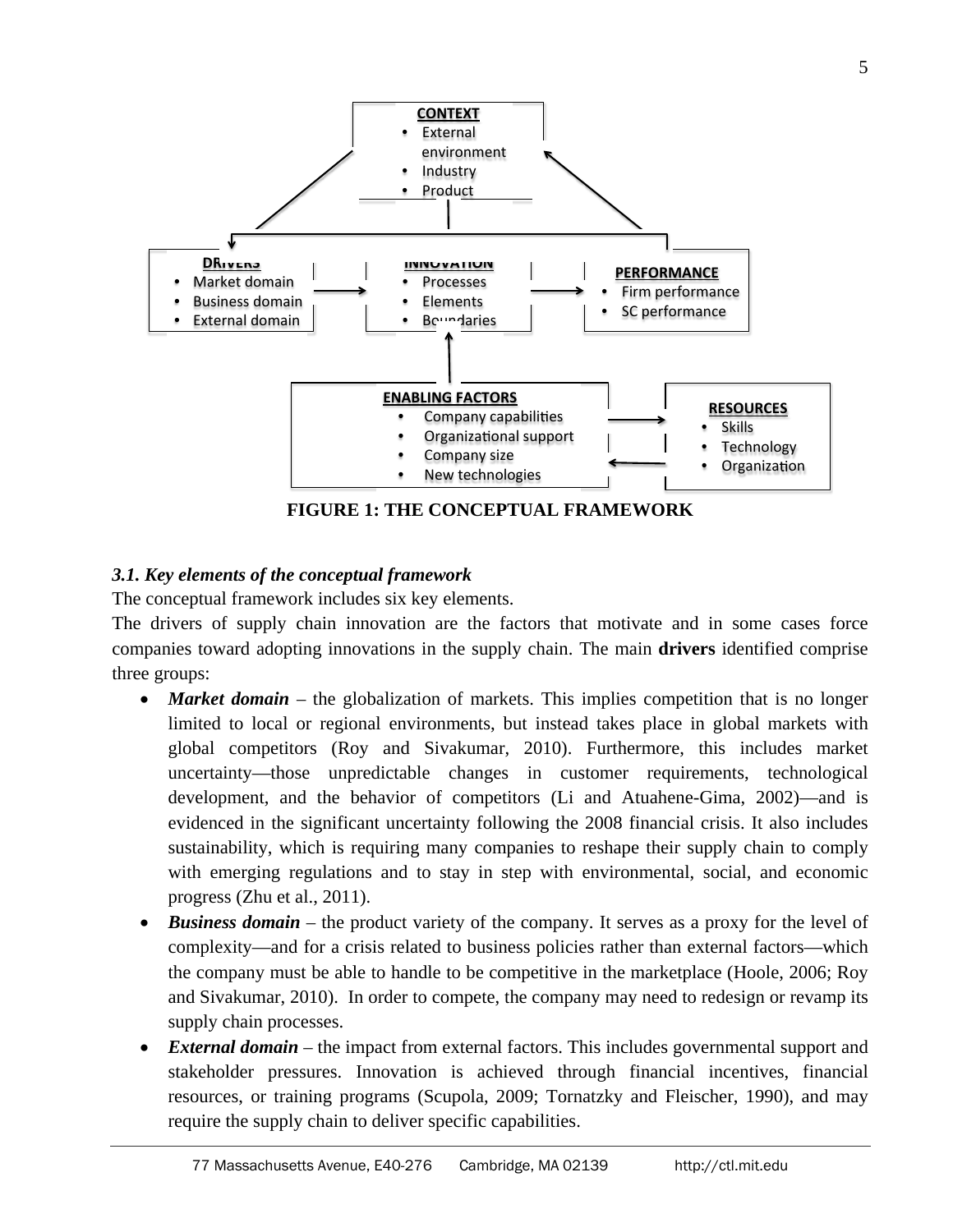Some authors address the importance of the external **context** of the company's competitive situation and its competition, as this context can influence the new investments and efforts necessary for a specific supply chain innovation (Bello et al., 2004). Based on previous studies, there are three main contextual factors:

- *External environment* the characteristics of the country where the company operates (Bello et al., 2004; Pietrobelli and Rabellotti, 2011).
- *Industry* some innovations have been especially applied in a specific industry (e.g., the introduction of efficient consumer response in the food industry, the introduction of quick response in the fashion industry, etc.).
- **Product** both the core business of the company (e.g., product versus service) and the position in the product lifecycle (de Reuver and Bouwman, 2011).

Some studies have also analyzed the factors that make one company more inclined to pursue, adopt, and succeed at implementing supply chain innovation. These **enabling factors** are the elements that have the capacity to simplify and accelerate the introduction of supply chain innovations in the firm. There are four main enabling factors:

- **Company capabilities** the skill level and competence of the employees (Ulusoy, 2003) as well as their ability to develop dynamic capabilities, such as the use of internal and external competencies to drive changes with a long-term perspective (Teece et al., 1997). Dynamic capabilities are said to create temporary advantages as well as long-term competitive advantages (Eisenhardt and Martin, 2000; Teece et al., 1997).
- *Organizational support* the extent to which a company supports employees in adopting one particular technology or new system (e.g., incentives, technical resources, etc.) (Jeyaraj et al., 2006; Lee et al., 2005).
- *Company size* the capability of larger firms to allocate resources to invest in supply chain innovation, suggesting more leverage is possible with firms that have more resources (e.g., Frambach and Schillewaert, 2002; Kimberly and Evanisko, 1981).
- *New technologies* the new developments in hardware or software that may enable modifications in the process or industry structure, depending on the adoption and application. Many recognize that technology can enable a change in supply chain design and/or performance, but rarely does a technology constitute the change in and of itself. More often, modifications in the process and application are necessary to leverage the technology. For example, radio-frequency identification (RFID) is often said to be an innovation. However, the actual supply chain innovation was the change in tracking and tracing capabilities that was enabled, not the technology itself.

The fourth framework element concerns the **resources** available inside the company that could strongly influence the eventual development of the enabling factors mentioned above. In particular, we consider three traditional types of resources: *skills*, *technology,* and *organization*.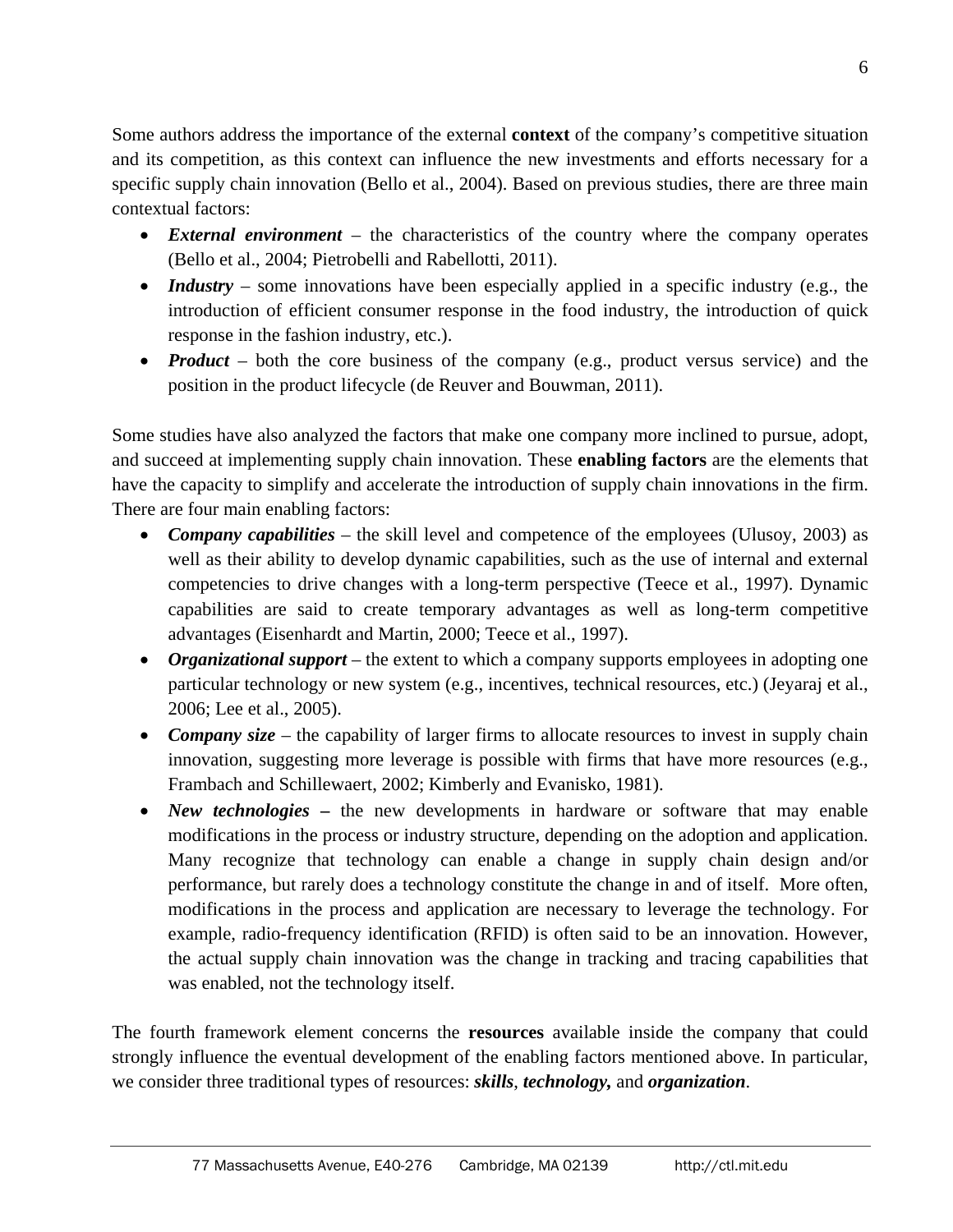The fifth element of the framework is the actual **innovation**, or the characteristics that describe the specific supply chain innovation. We have identified three main elements of innovation:

- *Processes* the supply chain processes involved in the specific supply chain innovation (e.g., Ulusoy, 2003). This entails adopting a concept of extended supply chain that includes all the processes, from product development to delivery of products to customers. Different types of innovation involve different processes of the supply chain—procurement, inventory management, demand management, order fulfillment, production, logistics and distribution, and product development.
- *Elements* those elements influenced by the supply chain innovation. These include introducing a new technology to automate the process, a modification in the way internal processes are realized, a new product/service or the modification of an existing one, changing the internal micro- or macro-structure of the organization, new projects, and reallocation of normal tasks among the internal actors/employees.
- *Boundaries* a supply chain innovation can be introduced with different implications in the internal or external supply chain—or at the national or global level—through the involvement of suppliers and partners (Bello et al., 2004).

Finally, according to Rogers (1995), two of the main characteristics of an innovation are relative advantages. An innovation should be perceived as a favorable improvement compared to the previous situation or system, and it should be able to generate results that can be observed. Along with creating improvement and being observable comes the last element of the framework: **performance**. This includes two key components: *firm performance* (Roper et al., 2008)—labor productivity, sales growth, employment growth, and cost decreases; and *supply chain performance*—cost, time, quality, service level, and flexibility.

# *3.1.1. A dynamic conceptual framework*

In developing the framework and considering different factors, we propose that the framework is not static, because there are observable interactions between the framework elements. The performance of the firm will likely change the context of the environment. As a result of the early adoption of an innovation, the firm may gain a distinct new competitive advantage, and this advantage could change the context of the environment. For example, a firm with more market share may have greater profits, which can be used to fund additional investment in the adoption of the innovation. That, in turn, may increase the performance of the innovation.

A slightly different interaction between the framework elements could come as a result of recognizing a need. For example, if the enabling factors are not commensurate with the requirements for adoption of the innovation, the firm may need to acquire additional resources/technology or change policy/practice. This will modify the enabling factors such that the firm may then be able to adopt the innovation.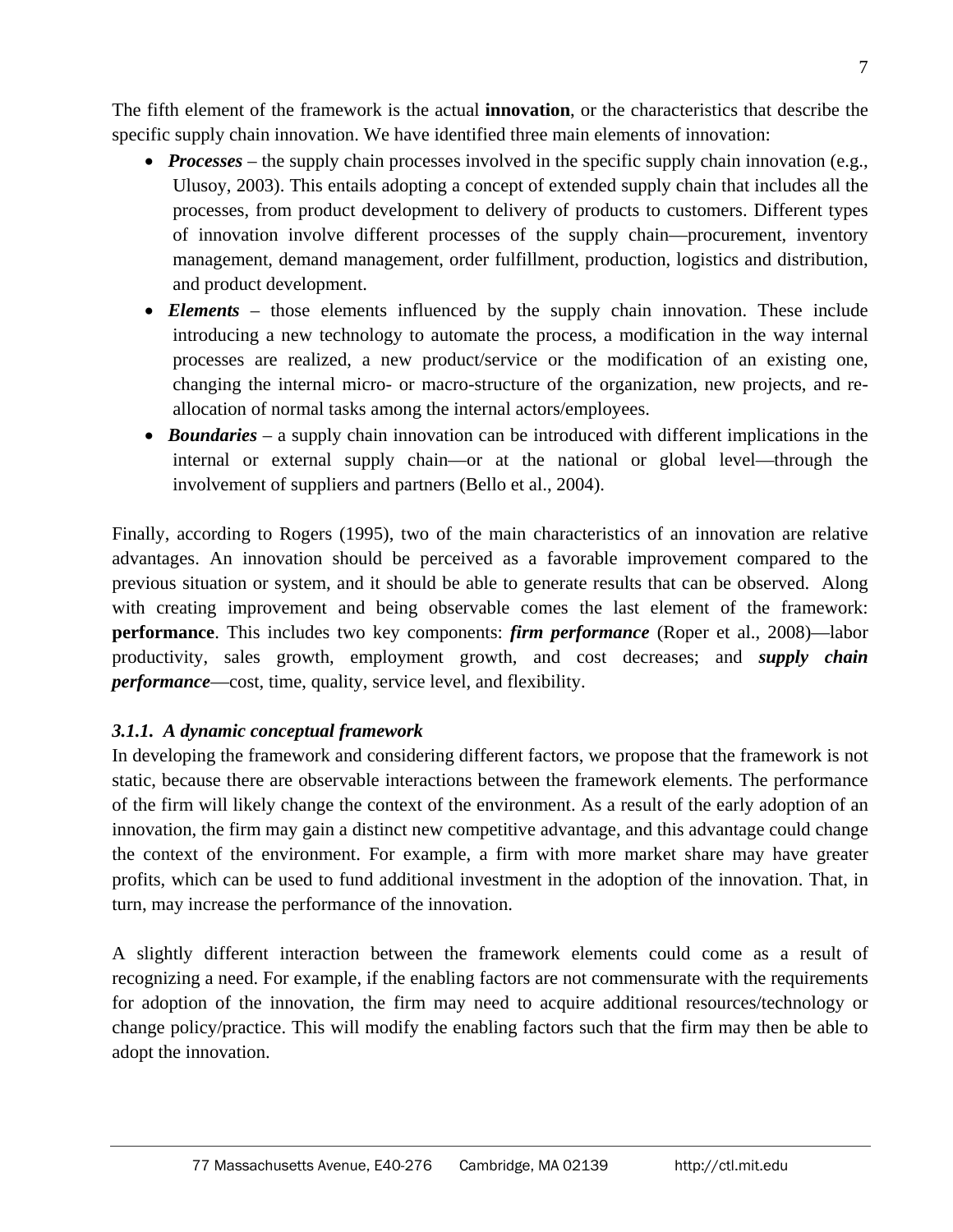It is not surprising that the framework is not static, as the very thought of innovation suggests change. Further, in order to accommodate and adopt change, the system must change. Therefore, it is appropriate to consider that the framework operates as a system.

## *3.2. Main supply chain innovations*

After developing the Supply Chain Innovation (SCI) Framework as a foundation, we collected and organized a select set of examples of SCI adopted and implemented in recent years. While the list is not comprehensive, it does present potential ways to segment SCI and thus enable further analysis and characterization. Based on their affinities, these examples have been aggregated in 14 groups. Table 1 summarizes these supply chain innovations.

| Group                                                              | <b>SCI</b>                                                                | <b>Description</b>                                                                                                                                                                         |
|--------------------------------------------------------------------|---------------------------------------------------------------------------|--------------------------------------------------------------------------------------------------------------------------------------------------------------------------------------------|
| Product delivery<br>and flow                                       | Containerization                                                          | Intermodal system of transporting the general cargo or product in lots, which<br>are too small for the traditional bulk transport system, using ISO standard<br>containers.                |
|                                                                    | Cross-docking                                                             | Direct flow of merchandise/product from receiving to shipping, thus<br>eliminating additional handling and storage steps in the distribution cycle.                                        |
|                                                                    | Multi-drop                                                                | Direct flow of merchandise/product from the manufacturer to the final stores.                                                                                                              |
|                                                                    | Multi-pick                                                                | Direct flow of merchandise/product from multiple warehouses to one single<br>store.                                                                                                        |
|                                                                    | Intermodality                                                             | Adoption of different and combined transport modality                                                                                                                                      |
|                                                                    | Point-to-point<br>overnight<br>deliveries                                 | Direct flow of products quickly delivered in one business day.                                                                                                                             |
| <b>Inventory Mgt</b><br>theory<br>and integrate<br>within the firm | Economic order<br>quantity (EOQ)                                          | Framework to compute the level of inventory that minimizes total stock<br>holding cost and ordering costs.                                                                                 |
|                                                                    | Material resource<br>planning (MRP)                                       | Model that uses dependent demand models to develop a manufacturing and<br>inventory program.                                                                                               |
|                                                                    | Distribution<br>resource planning<br>(DRP)                                | Model that uses dependent demand models to develop a stock replenishment<br>program that works through out the network.                                                                    |
| Integration and<br>collaboration<br>across the supply<br>chain     | Vendor<br>management<br>inventory (VMI)                                   | Planning and management system in which the vendor is responsible for<br>maintaining the customer's inventory levels.                                                                      |
|                                                                    | Continuous<br>replenishment<br>program (CRP)                              | Practice of partnering along the supply chain, which requires a replenishment<br>process based on actual and forecast product demand.                                                      |
|                                                                    | Collaborative<br>planning,<br>forecasting, and<br>replenishment<br>(CPFR) | According to CPFR, manufacturer and retailer agree on common business<br>objectives, forecasting plans, replenishment plans, management of exceptions<br>through electronic collaboration. |
|                                                                    | Consignment<br>stock                                                      | The vendor places inventory at the customer's location while retaining<br>ownership of the inventory.                                                                                      |
|                                                                    | Quick response<br>(QR)                                                    | Model of supply chain optimization used in the fashion industry focused on<br>shortening the retail order cycle.                                                                           |
| New forms of<br>work orgzn<br>(NFWOs)                              | Toyota production<br>system                                               | Integrated socio-technical system that organizes manufacturing and logistics<br>for the automobile manufacturer.                                                                           |
|                                                                    | Just in time (JIT)                                                        | Production strategy oriented to improving the ROI through the reduction of<br>in-process inventory and carrying costs.                                                                     |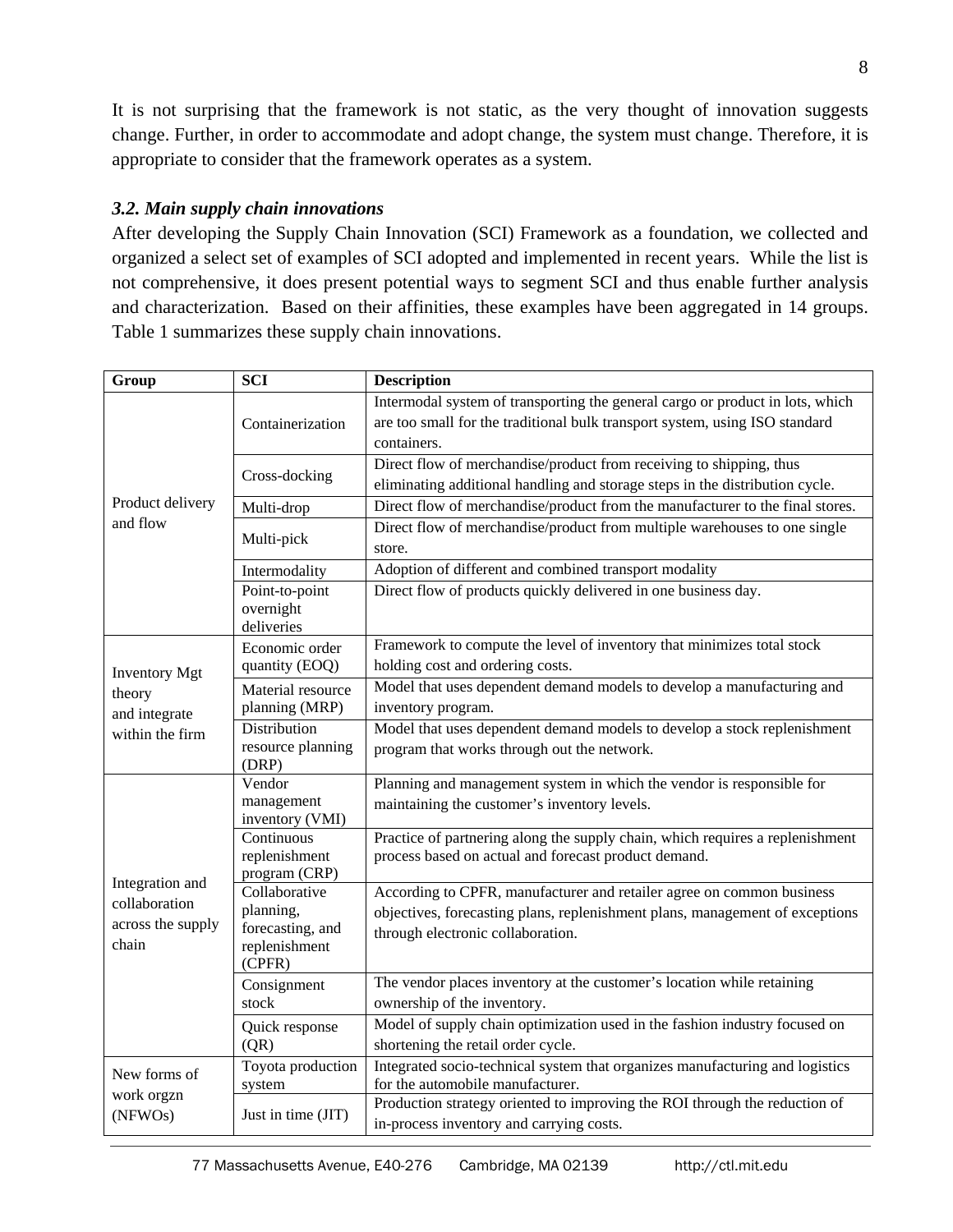|                      | Total quality                        | Integrative philosophy oriented to constantly improving the quality of                                                                                   |
|----------------------|--------------------------------------|----------------------------------------------------------------------------------------------------------------------------------------------------------|
|                      | management                           | products and process at the manufacturing and logistics level.                                                                                           |
|                      | (TQM)                                |                                                                                                                                                          |
|                      | Total quality<br>environmental       | Application of TQM concepts with attention to the environment.                                                                                           |
|                      | management                           |                                                                                                                                                          |
|                      | (TQEM)                               |                                                                                                                                                          |
|                      | Lean production                      | Production practice oriented to eliminate all waste, thus realizing the final<br>product through value-added activities.                                 |
|                      | Continuous                           | Philosophy or practice oriented to the continuous improvements of processes                                                                              |
|                      | improvement<br>(Kaizen)              | in manufacturing, engineering, and business management,                                                                                                  |
|                      | Six sigma                            | Business management strategy oriented to improve the quality of the final                                                                                |
|                      |                                      | products due to the removal of all causes of defects and minimizing the                                                                                  |
|                      |                                      | variability in the process.                                                                                                                              |
|                      | Self-directed                        | Managerial practices of creating work teams or groups of employees with                                                                                  |
|                      | work teams (or                       | varying skill sets, the team having broader responsibility for operations, often                                                                         |
|                      | high-commitment                      | assuming the traditional role of line management; therefore operating with                                                                               |
|                      | work systems)                        | minimum of supervision                                                                                                                                   |
|                      | Fast retailing                       | Business model oriented to reducing the internal process time, allowing                                                                                  |
|                      |                                      | companies to deliver new products with shorter time-to-market.                                                                                           |
|                      |                                      | Adoption of Information and Communications Technology (ICT) to adjust the                                                                                |
|                      | Lean retailing                       | supply of products offered to consumers at each retail outlet in order to match                                                                          |
|                      |                                      | actual levels of market demand, reducing their exposure to the risks of selling                                                                          |
|                      |                                      | perishable goods.                                                                                                                                        |
| <b>Retailing Mgt</b> | Efficient                            | Model of supply chain optimization used in the food industry oriented to                                                                                 |
|                      | consumer<br>response (ECR)           | continuous improvement through providing consumer value, cutting non-<br>value-added activities and costs, and minimizing inefficiency.                  |
|                      | Category                             | A grouping of like products (e.g., pet food) that is treated as a self-contained                                                                         |
|                      | management                           | business unit run by a category manager in collaboration with trading partners.                                                                          |
|                      | (CM)                                 |                                                                                                                                                          |
|                      | Network                              | Retail-selling channels that use independent distributors not only to buy and                                                                            |
|                      | marketing                            | resell products, but also to recruit new distributors into a growing network                                                                             |
|                      | organizations                        | over time.                                                                                                                                               |
|                      | Agile supply<br>chain                | Supply chain model that aims at being responsive and flexible to customer                                                                                |
|                      |                                      | needs, but shares the risks of supply shortages or disruptions through the                                                                               |
|                      |                                      | pooling of inventory or other capacity resources.                                                                                                        |
|                      | Lean supply chain                    | Supply chain model that aims at reducing the waste in the supply chain and                                                                               |
|                      |                                      | creating the highest cost efficiencies.                                                                                                                  |
|                      | Leagile supply<br>chain              | Supply chain model that aims at combining the benefits of the lean and agile                                                                             |
| Supply chain         |                                      | approach due to the joint adoption of two approaches in different parts of the                                                                           |
| model                |                                      | supply chain.                                                                                                                                            |
|                      | Responsive                           | Supply chain model that aims at being responsive and flexible to the volatile                                                                            |
|                      | supply chain                         | needs of customers.                                                                                                                                      |
|                      | Risk hedging                         | Supply chain model that aims at pooling and sharing resources in a supply<br>chain in order to share the risks of supply disruption.                     |
|                      | supply chain                         |                                                                                                                                                          |
|                      | Accurate response                    | Determining what forecasters can and cannot accurately predict, and then<br>making the supply chain fast and flexible so managers can postpone decisions |
|                      |                                      | about the most unpredictable items.                                                                                                                      |
| Supply chain         |                                      | Structured transmission of data or documents between organizations through                                                                               |
| communications       | Electronic data<br>interchange (EDI) | electronic systems due to a shared language and format.                                                                                                  |
|                      |                                      |                                                                                                                                                          |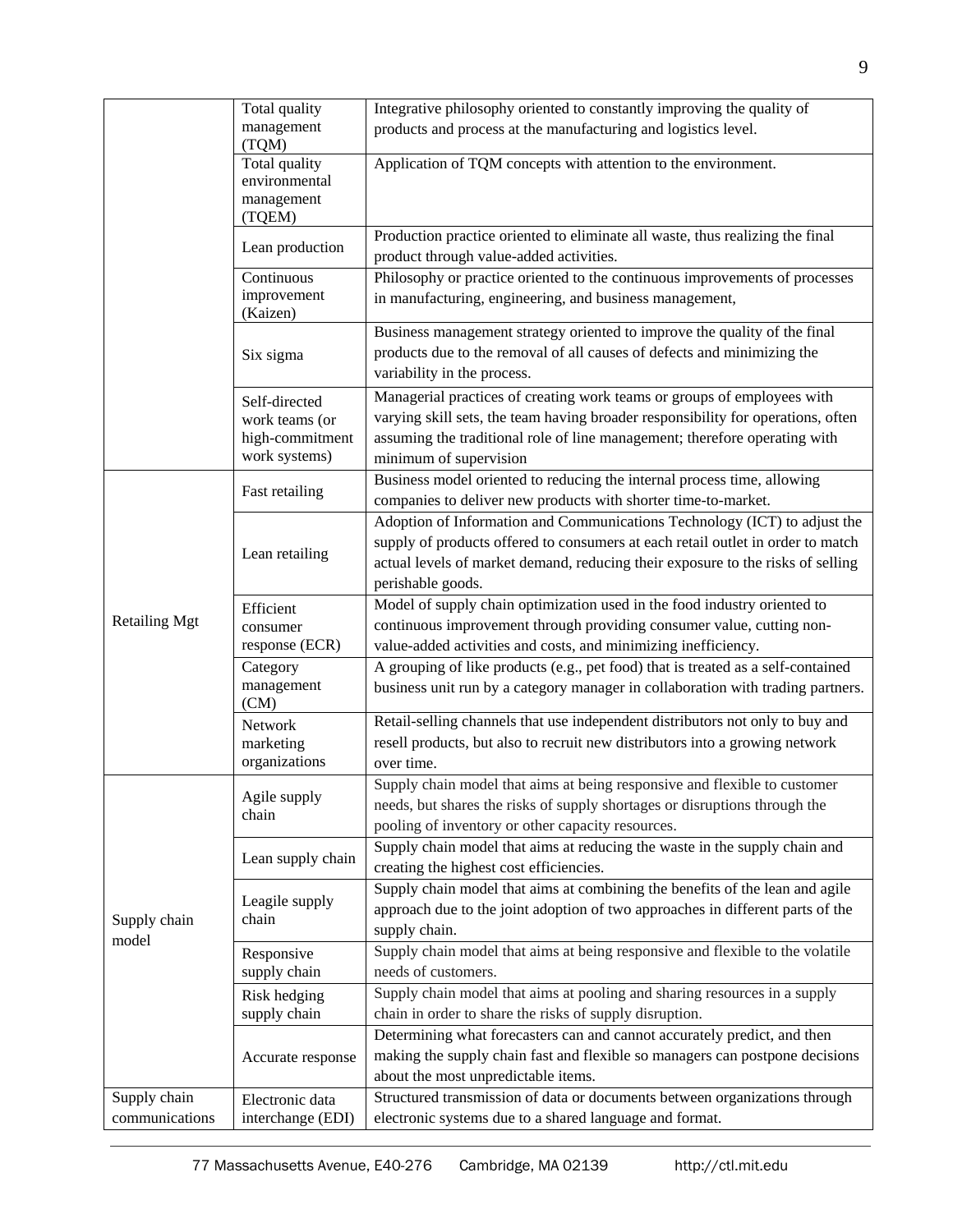|                        |                                                          | Systems buyer-supplier that guarantees constant and updated information                                     |
|------------------------|----------------------------------------------------------|-------------------------------------------------------------------------------------------------------------|
|                        | Real-time                                                | sharing about operational information, such as order, inventory level,                                      |
|                        | visibility                                               | production planning, etc.                                                                                   |
|                        | Computer-                                                | Retail-based system that automatically generates orders for replenishment                                   |
|                        | assisted ordering                                        | when the inventory level drops below a pre-determined reorder level.                                        |
|                        | (CAO)                                                    |                                                                                                             |
|                        | Barcode/                                                 | Optical machine/readable representation of data.                                                            |
|                        | Scanner<br>Radio-frequency                               | Technology that uses radio waves to transfer data from an electronic tag.                                   |
|                        | identification                                           |                                                                                                             |
|                        | (RFID)                                                   |                                                                                                             |
| Track and trace        | Global                                                   | Technology that allows the constant monitoring of vehicles.                                                 |
|                        | positioning                                              |                                                                                                             |
|                        | system                                                   |                                                                                                             |
|                        | (GPS/GPRS)                                               |                                                                                                             |
|                        | Workflow                                                 | Technology that allows the constant evolution of processes/documents.                                       |
| Pricing                | Dynamic prices                                           | Methodology of price definition that implies the dynamic modification of the                                |
|                        |                                                          | prices according to the real evolution of the demand.                                                       |
|                        | Transportation                                           | Technology that allows the analysis of various routing solutions on the basis                               |
|                        | management<br>systems (TMS)                              | of inbound and outbound orders.                                                                             |
|                        | Warehouse                                                | Technology that allows the control of movements inside the warehouse and                                    |
| Optimization/          | management                                               | the consequent management of associated transactions.                                                       |
| automation             | systems (WMS)                                            |                                                                                                             |
| software               | Advanced                                                 | Technology that allows the optimal allocation of raw materials and production                               |
|                        | planning and                                             | capacity to meet demand.                                                                                    |
|                        | scheduling (APS)                                         |                                                                                                             |
|                        | eSourcing/                                               | Technology that allows the automation of the respective phases of the                                       |
|                        | eProcurement                                             | sourcing and supply of the purchasing process through a web-based approach.                                 |
|                        | Late                                                     | Business strategy that minimizes risks by customizing products as late as                                   |
|                        | customization<br>(postponement)                          | possible, allowing companies to customize products according to real market<br>demand.                      |
|                        |                                                          | Supply chain design model oriented to the elimination of all the intermediate                               |
|                        | Disintermediation                                        | stages between the manufacturers and the end customers.                                                     |
|                        |                                                          | Process of planning and implementing a cost-effective flow of raw materials                                 |
|                        | Reverse logistics                                        | from the point of consumption to the point of origin for the purpose of                                     |
| Supply chain<br>design |                                                          | recapturing value or proper disposal.                                                                       |
|                        |                                                          | Supply chain design model oriented to reducing the distance along the supply                                |
|                        | Short supply<br>chain                                    | chain that results from the commercial disintermediation of the outbound                                    |
|                        |                                                          |                                                                                                             |
|                        |                                                          | supply chain and the supplier proximity at the inbound level. Direct store<br>delivery (DSD) is an example. |
|                        |                                                          | Supply chain model oriented to achieving a high level of control of all                                     |
|                        | Vertical<br>integration<br>Offshoring and<br>outsourcing | activities/processes obtained as a result of the direct control of all value-added                          |
|                        |                                                          | activities in the value chain.                                                                              |
|                        |                                                          | Phenomena of reducing supply chain costs that result from the delocalization                                |
|                        |                                                          | of manufacturing in low-labor countries or the externalization of non-core                                  |
|                        |                                                          | activities to external suppliers.                                                                           |
|                        |                                                          | Supply chain model that considers the interlinked management of activities                                  |
|                        | Global value<br>chain                                    | from concept to the end of like products among international players.                                       |
|                        |                                                          | Linkages among organizations-companies, universities, and regulatory                                        |
|                        | Innovation<br>networks                                   | agencies-to create, capture, and integrate the many different types of skills                               |
|                        |                                                          | and knowledge needed to develop and bring complex technologies to market.                                   |
|                        |                                                          |                                                                                                             |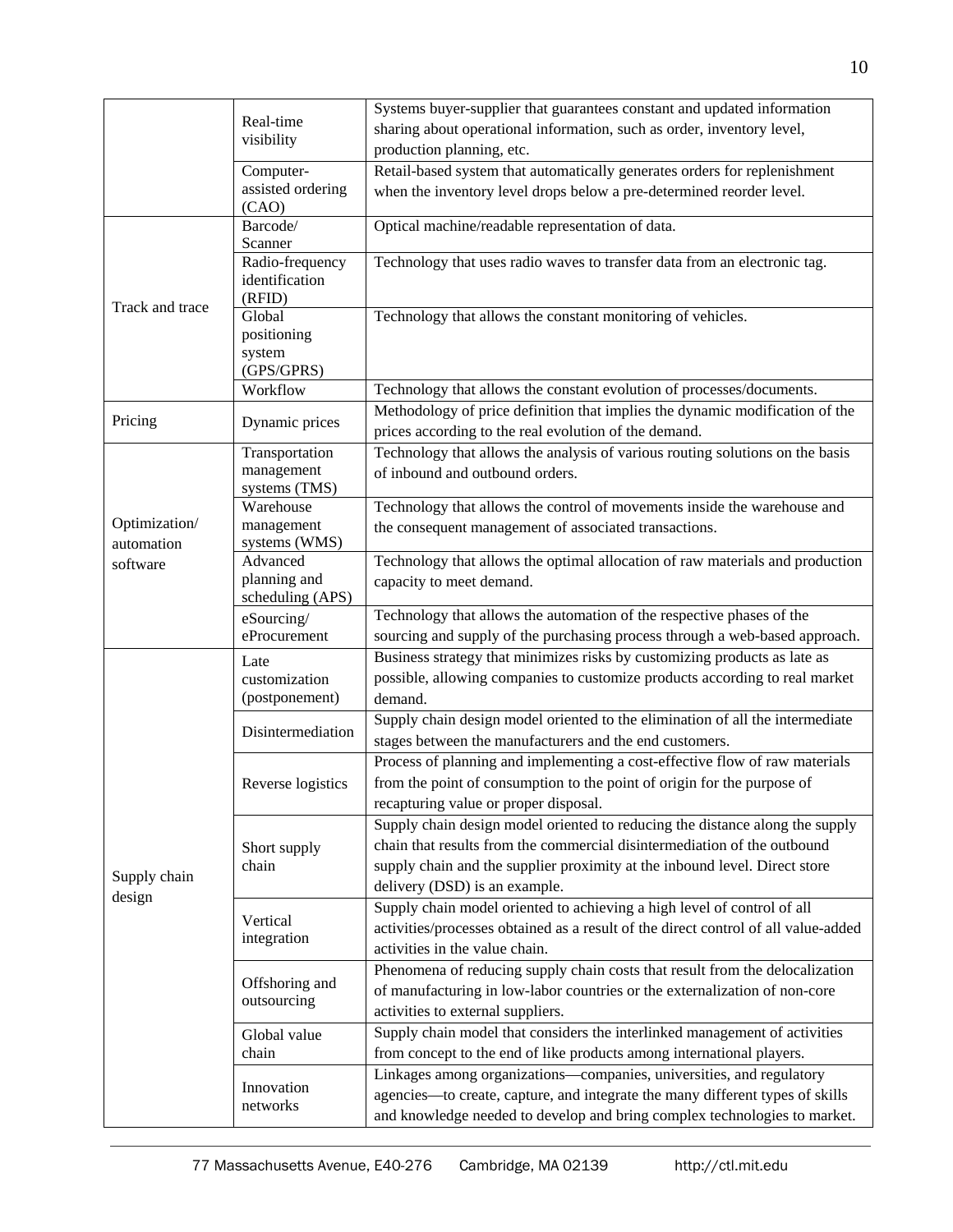|                 | Three-                                    | Joint management of decisions related to product features, production process,                                       |
|-----------------|-------------------------------------------|----------------------------------------------------------------------------------------------------------------------|
|                 | dimensional                               | and supply chain design.                                                                                             |
|                 | concurrent                                |                                                                                                                      |
|                 | engineering<br>(3DCE)                     |                                                                                                                      |
|                 | Design for supply                         | Design rules oriented to the development of new products that consider the                                           |
|                 | chain                                     | constraints and needs of the supply chain.                                                                           |
|                 |                                           | Joint design of either new products or new manufacturing process with                                                |
|                 | Co-design                                 | external partners (e.g., suppliers, traders, 3PL).                                                                   |
|                 | Early supplier<br>involvement             | Supply chain practice oriented to the early involvement of suppliers in the                                          |
| Product         |                                           | new product development (NPD) process, with the final goal of anticipating                                           |
| configuration   |                                           | constraints and reducing the loops in the process.                                                                   |
|                 | Computer-aided                            | Technologies for the NPD process that simplify the concept phase by                                                  |
|                 | design (CAD)/                             | considering the external elements in the NPD process and sharing information                                         |
|                 | Computer-aided                            | among departments.                                                                                                   |
|                 | manufacturing                             |                                                                                                                      |
|                 | (CAM)/ Product                            |                                                                                                                      |
|                 | data management<br>(PDM)/ Product         |                                                                                                                      |
|                 | lifecycle                                 |                                                                                                                      |
|                 | management                                |                                                                                                                      |
|                 | (PLM)                                     |                                                                                                                      |
|                 | Environmental                             | Supply chain program focused on the internal supply chain of a firm that                                             |
|                 | supply chain                              | considers the set of supply chain management policies held in response to                                            |
|                 | management                                | environmental concerns related to the design, acquisition, production,                                               |
|                 |                                           | distribution, use, reuse, and disposal of goods and services.                                                        |
|                 | Green supply                              | Supply chain program focused on the whole supply chain that considers the                                            |
|                 | chain                                     | set of supply chain policies able to simultaneously ensure the environmental                                         |
|                 | management                                | and economic success of the company.                                                                                 |
|                 | Green purchasing                          | Supply chain program in the purchasing function that aims at enhancing an                                            |
|                 | strategy                                  | effective reduction of source use, by considering the whole inbound supply                                           |
| Sustainable     |                                           | chain.                                                                                                               |
| supply chain    | Environmental<br>purchasing               | Supply chain program in the purchasing function of a firm that considers the                                         |
|                 |                                           | set of purchasing policies held in response to environmental concerns that                                           |
|                 |                                           | relate to the acquisition of raw materials.<br>Supply chain action program oriented to the strategic and transparent |
|                 | Sustainable<br>supply network<br>strategy | integration and achievement of an organization's social, environmental, and                                          |
|                 |                                           | economic sustainability goals. This involves system coordination of key inter-                                       |
|                 |                                           | organizational business processes to improve the long-term economic                                                  |
|                 |                                           | performance of the company and its supply chains.                                                                    |
|                 | Logistics social<br>responsibility        | Supply chain action program that examines the processes along the whole                                              |
|                 |                                           | supply chain, defining practices related to the environment, ethics, diversity,                                      |
|                 |                                           | working conditions and human rights, safety, philanthropy, and community                                             |
|                 |                                           | involvement.                                                                                                         |
| Contract design | <b>Traditional types</b>                  | Supply chain tool adopted to ensure the sharing of risks and benefits among                                          |
|                 | of contracts                              | parties.                                                                                                             |
|                 | Composite<br>contracts                    | Supply chain tool adopted to maximize supply chain profit by ensuring the                                            |
|                 |                                           | sharing of risks and benefits among parties that result from combining                                               |
|                 |                                           | different aspects of different traditional contracts.                                                                |

# **TABLE 1: INNOVATIONS IN SUPPLY CHAINS**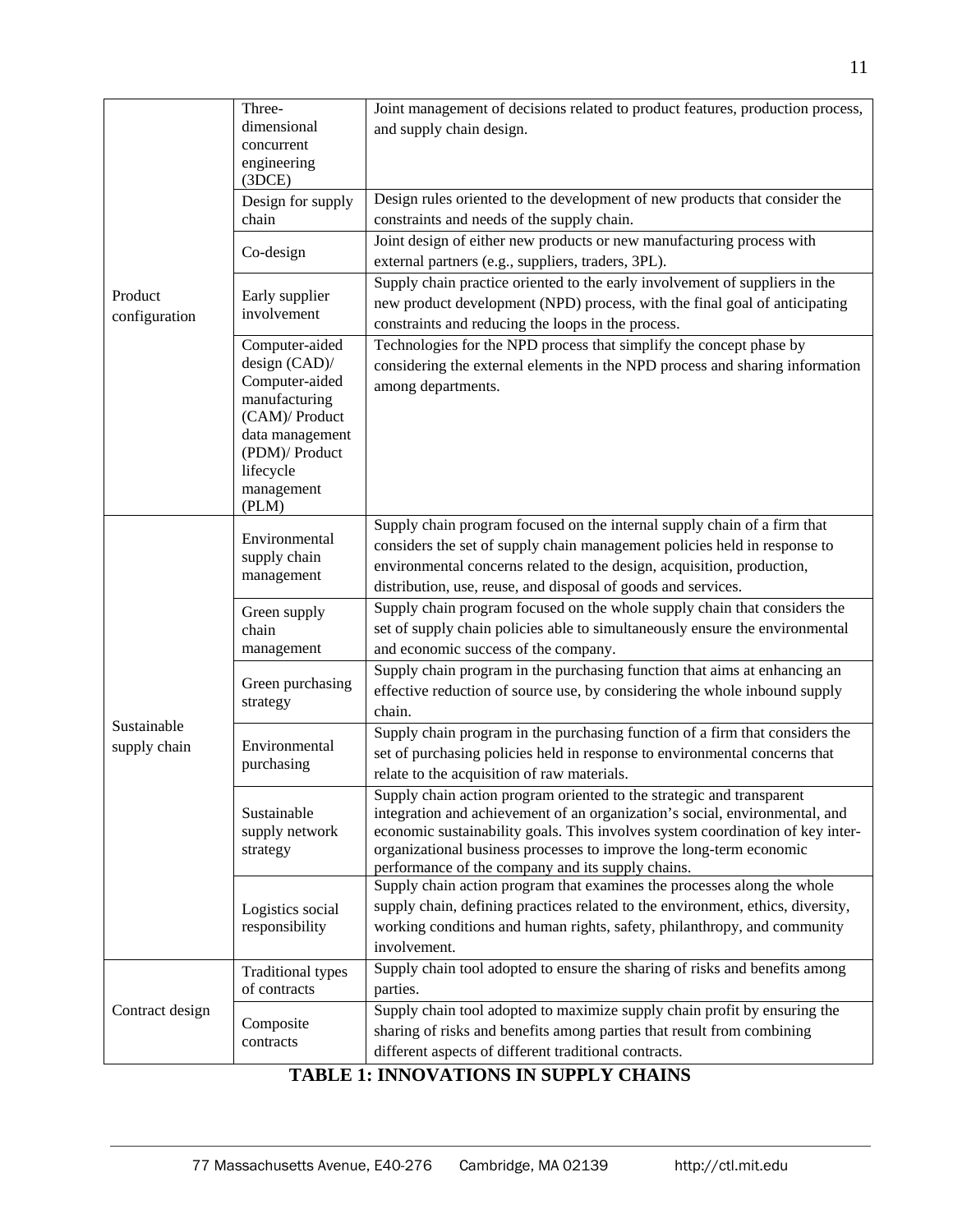The list of innovations provided above demonstrates the inherent difficulties in this research area, due to the high level of heterogeneity of innovation at the supply chain level. Each radical and incremental innovation entails a different level of criticality in implementation. Furthermore, we must define the difference between radical and incremental innovation. Is it simply a matter of the time limits for adoption or the rate of adoption—perhaps measured in terms of percent adoption in the industry—or can the radical or incremental nature be determined by some other impact measurement? Should we consider innovation as what is new for the market or for the specific company?

In addition, the previous framework includes innovations with different boundaries and different levels of complexity. For example, it is possible to go into much greater detail when identifying specific innovations, such as the implementation of the ECR. This also pertains to the introduction of CM, barcode, cross-docking, CAO, and EDI. Other factors also need to be addressed: Is it appropriate to consider ECR as one supply chain innovation or as a combination of smaller supply chain innovations? Is it proper to consider the barcode as an innovation or as just one small improvement in an enabling technology? Are there any time limits on adoption that may determine whether a change could be considered an innovation if it occurs over a long time period?

Many questions still remain, and this segmentation is an initial attempt to understand the most effective means of analyzing supply chain innovation.

# **4. Concluding remarks**

Despite the importance of this issue to both practitioners and researchers, we have yet to see a common framework for cataloguing main supply chain innovations. A detailed model and in-depth analysis are needed to assist companies in understanding and implementing innovation in the supply chain. Much work clearly remains to be done in this area. We hope that this paper will set the foundation for further study and analysis.

# **5. References**

- Baregheh, A.; Rowley, J.; Sambrook, S.; 2009, "Towards a multidisciplinary definition of innovation," *Management Decision*, 47(8):1323–1333.
- Bello, D.; 2004, "An institutional analysis of supply chain innovations in global marketing channels," *Industrial Marketing Management,* 33(1):57–64.
- Buysse, K.; Verbeke, A.; 2003, "Proactive environmental strategies: A stakeholder management perspective," *Strategic Management Journal,* 24(5):453–470.
- Christensen, C.; 1997, "The Innovator's Dilemma" Harper Business
- de Reuver, M.; Bouwman, H.; 2011, "Governance mechanisms for mobile service innovation in value networks," *Journal of Business Research*, In Press.
- Drucker, P.; Hesselbein, F.; 2002, "*Correspondence from Carolina Biquard to Peter Drucker and Frances Hesselbein,*" The Drucker Institute.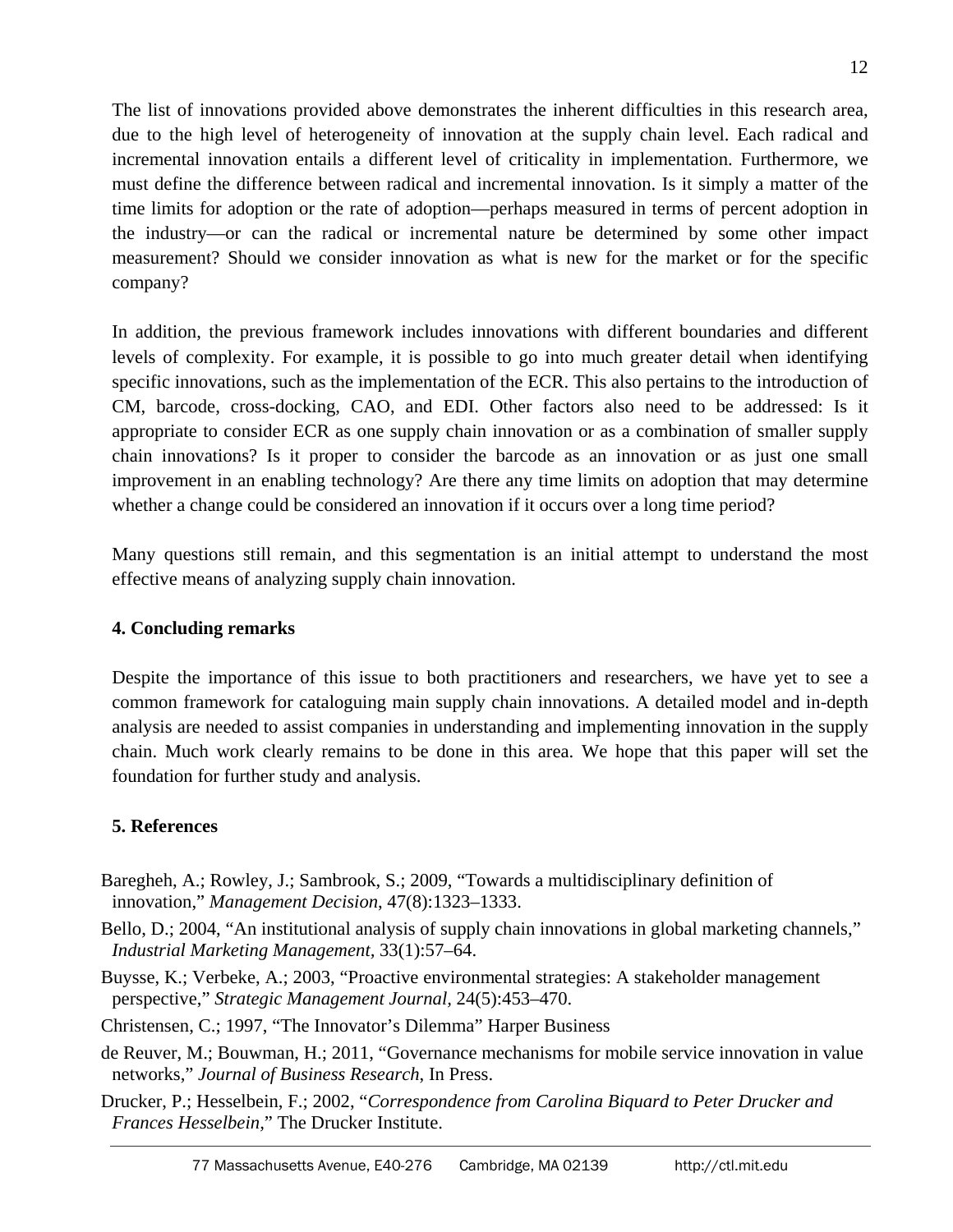- Eisenhardt, K.M.; Martin, J.A.; 2000, "Dynamic capabilities: What are they?," *Strategic Management Journal*, 21(10/11):1105–1121.
- Flint, D.J.; 2007, "Supply chain innovation—Differentiating on processes is more sustainable than differentiating on products," *IndustryWeek*, downloaded by http://www.industryweek.com/.
- Frambach, R.; Schillewaert, N.; 2002, "Organizational innovation adoption: A multi-level framework of determinants and opportunities for future research," *Journal of Business Research*, 55(2):163– 176.
- Gonzalez-Benito, J.; Gonzalez-Benito, O.; 2006, "The role of stakeholder pressure and managerial values in the implementation of environmental logistics practices," *International Journal of Production Research,* 44(7):1353–1373.
- Hammer, M.; 1990, "Reengineering work: Don't automate, obliterate," *Harvard Business Review*, July–August:104–112.
- Hoole, R.; 2006, "Drive complexity out of your supply chain," *Harvard Business Review,* 44(0):1–5.
- Imai, M.; 1986, *Kaizen: The Key to Japan's Competitive Success,* McGraw-Hill/Irwin.
- Jeyaraj, A.; Rottman, J.W.; Lacity, M.C.; 2006, "A review of predictors, linkages, and biases in IT innovation adoption," *Journal of Information Technology,* 21:1–23.
- Kimberly, J.; Evanisko, M.J.; 1981, "Organizational innovation: The influence of individual, organizational, and contextual factors on hospital adoption of technological and administrative innovations," *Academy of Management Journal,* 24(4):689–713.
- Lee, H.Y.; Lee, Y.-K.; Kwon, D.; 2005, "The intention to use computerized reservation systems: The moderating effects of organizational support and supplier incentive," *Journal of Business Research*, 58(11):1552–1561.
- Li, H.; Atuahene-Gima, K.; 2002, "The adoption of agency business activity, product innovation, and performance in Chinese technology ventures," *Strategic Management Journal,* 23(6):469–490.
- Pietrobelli, C.; Rabellotti, R.; 2011, "Global value chains meet innovation systems: Are there learning opportunities for developing countries?," *World Development,* 39(7):1261–1269.
- Rogers, E.M.; 1995, "Diffusion of Innovations," New York: Free Press*.*
- Roper, S.; Du, J.; Love, J.; 2008, "Modelling the innovation value chain." *Research Policy,* 37(6– 7):961–977.
- Roy, S.; Sivakumar, K.; 2010, "Innovation generation in upstream and downstream business relationships," *Journal of Business Research,* 63(12):1356–1363.
- Scupola, A.; 2009, "SMEs' e-commerce adoption: Perspectives from Denmark and Australia," *Journal of Enterprise Information Management*, 22(1–2):152–166.
- Teece, D.J.; Pisano, G.; Shuen, A.; 1997, "Dynamic capabilities and strategic management," *Strategic Management Journal*, 18(7):509–533.
- Tornatzky, L.; Fleischer, M.; 1990, *The Processes of Technological Innovation*, Lexington Books, New York*.*
- Ulusoy, G.; 2003, "An assessment of supply chain and innovation management practices in the manufacturing industries in Turkey," *International Journal of Production Economics,* 86(3):251– 270.
- Upton, D.; 1996, "Mechanisms for building and sustaining operations improvement," *European Management Journal,* 14(3):215–228.